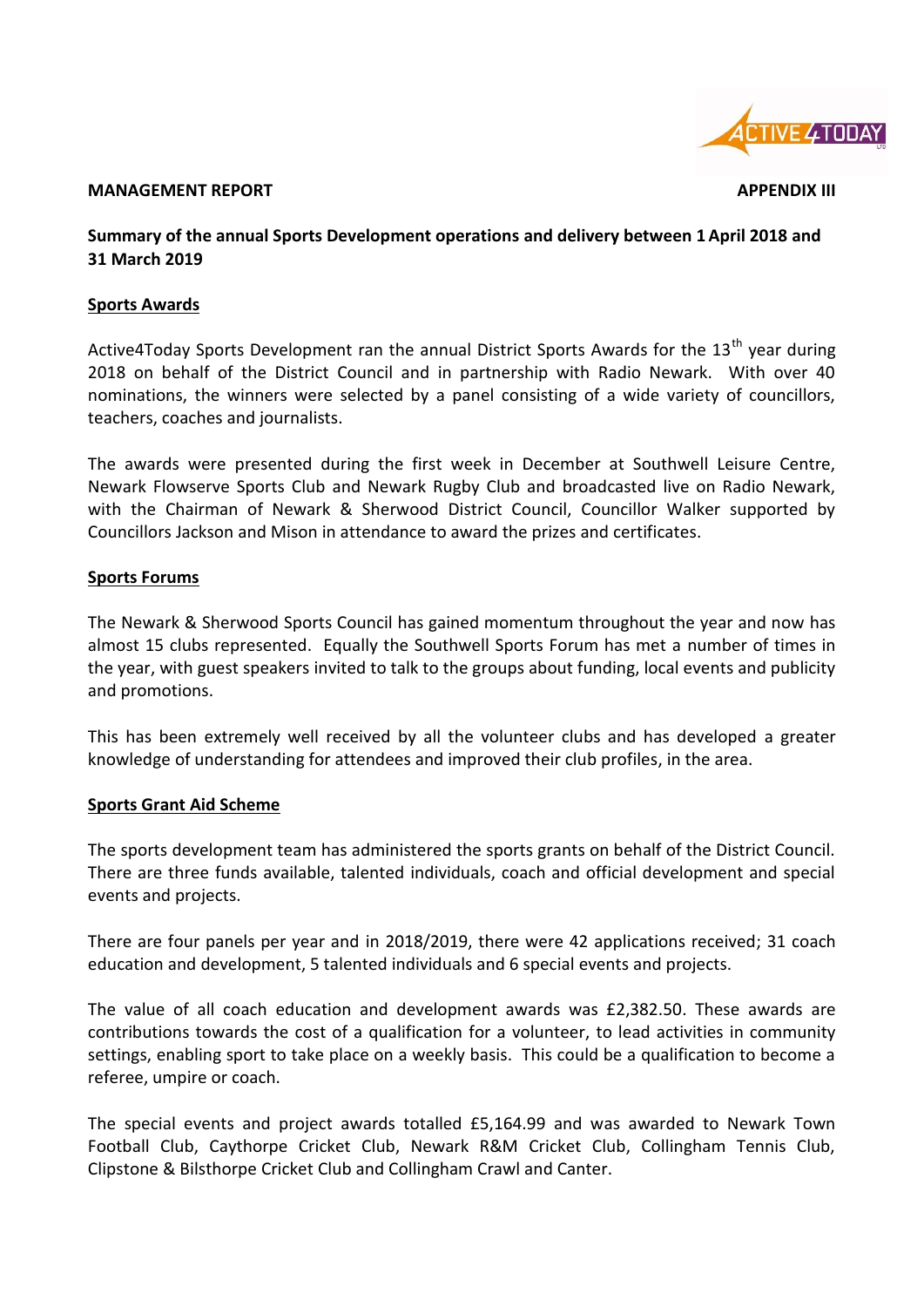The talented individuals that are resident in the district and were successful in receiving support, were all provided with a 12 month free pass to use the leisure centre facilities operated by A4T and SLCT. This supports their specialist sport training, with help and advice available from the fitness teams and personal trainers.

## **Inclusion**

In partnership with Nottinghamshire Football Association (NFA), April 2018 saw the delivery of Nottinghamshire's first ever Level 1 Course, designed specifically for coaches with a disability. Four of the coaches were from Newark. Since completing the course, the coaches have been supported to ensure they have an opportunity to coach in an appropriate setting. The coaches have been coaching with Newark Town and during July, had their first experience of coaching at the 'Girls Centre of Development'. The coaches have all signed up to the VISPA scheme and support has continued throughout the process. Two of the coaches who volunteer at NSFC and have already achieved the VISPA 'Silver Award'.

During October 2018, A4T took part in the launch of the CAPS project in Ollerton. This is a national initiative designed to curb underage drinking and anti-social behaviour. The initiative works with local retailers and other relevant partners, to ensure that the 'Challenge 25' is enforced; in addition the project aims to raise awareness of drink related illness and provide diversionary activities, to support those affected. A4T staff have played a key role in the schemes success and were recognized when the project won the 'Project or Innovation of the Year' award by Active Notts., during February 2019.

Support for the Dukeries Academy 'Success Centre' was given throughout the school year. In partnership with Everyone Health, sessions were delivered and focussed on physical activity and the importance of nutrition to support physical activity. On completion of the project, these 'hard to reach' students, many with behavioural issues, will be given an AQA Unit Award certificate in Sport and Physical Activity and also a certificate from Everyone Health, to recognise their successful completion of the course.

Due to changes at Newark Flowserve Football Club during autumn 2018, A4T played an active part in ensuring that the players from the Flowserve Diamonds disability team, continued to have an opportunity to play football. Working alongside Nottinghamshire FA and Newark Town, the team was transferred and the players are now playing and training regularly as part of Newark Town Football Club. Since the move the team has managed to attract two new coaches and new players and in December 2018, played in their first ever Football Festival in Nottingham.

During November 2018, the first ever 'Female Disability Football Festival' was held at NSFC. This event was aimed at girls and ladies of any age, with additional learning, physical and social needs. This was supported in its delivery, by the Nottinghamshire FA, Nottingham Forest Community Trust and Notts. County Football in the Community. The festival was a great success and was enjoyed by everyone who attended; as a result of the success of the tournament, this has now become a regular monthly session.

The 'Walking Sports' across the district has continued to grow. Alongside the more traditional Walking Football sessions; NSFC now hosts both Walking Cricket and Walking Netball, with the netball sessions soon to be extended to Dukeries Leisure Centre. Working in partnership with National Governing Bodies (NGB's), these sessions have been well attended and offer participants the chance to enjoy these popular sports and a gentler pace.